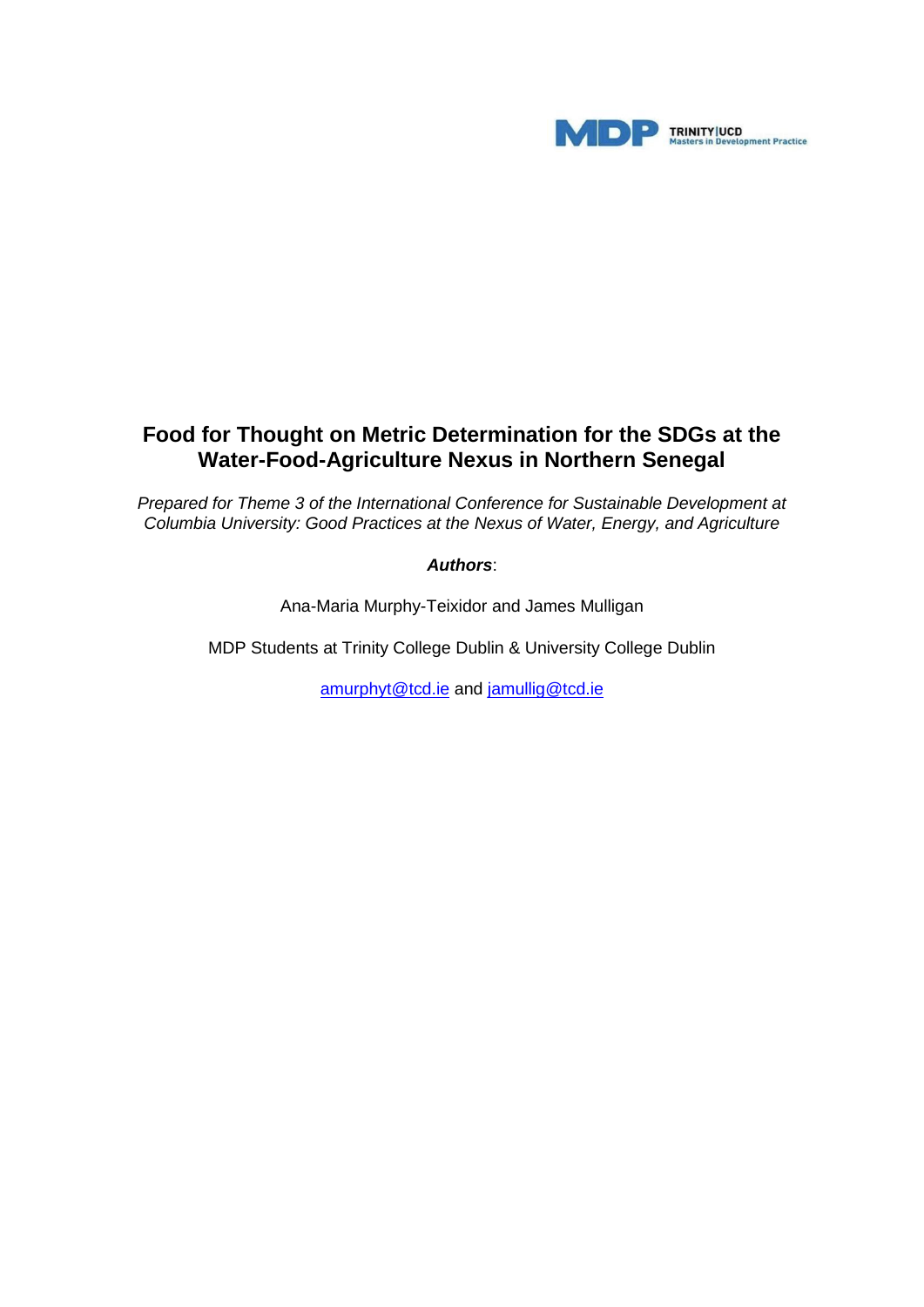### **Abstract**

The Sustainable Development Goals (SDGs) were adopted in 2015 to mobilize efforts to terminate poverty, challenge inequalities, and combat climate change. To this end, the seventeen goals of the agenda set an indicator framework covering a range of topics including energy, water, agriculture, and governance. There has been increasing research linking the food, water, agriculture, nutrition, and energy aspects of the Millennium Development Goals (MDGs), and SDGs into the water-energy-food (WEF) nexus discussion following the 2011 Bonn Conference. However, research is lacking on how to monitor and assess nexus discussions at the regional and household level.

While the SDGs are determined at the international level, they require local implementation given the SDGs' call to 'Leave no one behind.' Context-based, regionally adapted agricultural, food, and water security indicators are a crucial element in discussions of achievement at the food-agriculture-water nexus as a subset of the larger WEF nexus. Metrics play a role within monitoring and evaluation, which in turn influences implementation, policy and strategy formulation. While metrics are rarely all-inclusive, they can provide a starting point for discussing needs to foster dialogue, promote inclusiveness, stimulate transparency and, increase awareness, to bridge SDG implementation gaps.

While agricultural and food security metrics have been more extensively developed in the literature, to date most scales examining water security at the household level do not demonstrate the true extent of local water security. Thus, poor understanding of household dynamics at the food –agriculture-water nexus provides a weak basis for policy at the international level. Specifically, there has been a call in the literature across the food, agriculture, and water sectors to further develop localized metrics evaluations which are informed by qualitative data collection to take into consideration the scientific inquiry through social and political frameworks which nexus discussions are inherently embedded. Applying more integrative approaches which use qualitative and quantitative methods to understand conjoint household agricultural practices alongside food and water security is a novel approach, and applying these newly developed metrics more broadly seeks to more accurately inform nexus discussions.

This research undertaken in 2018 employed quantitative data collection methods (i.e. household structured questionnaires (n=360)) and qualitative data collection methods (i.e. key informant interviews (n=27)), to understand the food-agriculture-water nexus at the household and community level within the Leona region of Northern Senegal. Ultimately with the newly developed metrics, a significant effect emerged between different facets of agriculture and water security on household food security (i.e. region, household diet diversity, and secondary water source type). The significance of these variables signals a need for experts to work horizontally and vertically within the agriculture, water and energy fields to collaboratively formulate accurate determinants for the nexus discussion from the household level. Creating a strong evaluative framework at the household level ensures that the achievement of the SDGs goes beyond a box-ticking exercise. By starting with the foundation of household surveying, nexus discussions can be localized, providing a template for future operationalization of the nexus across the global ecosystem.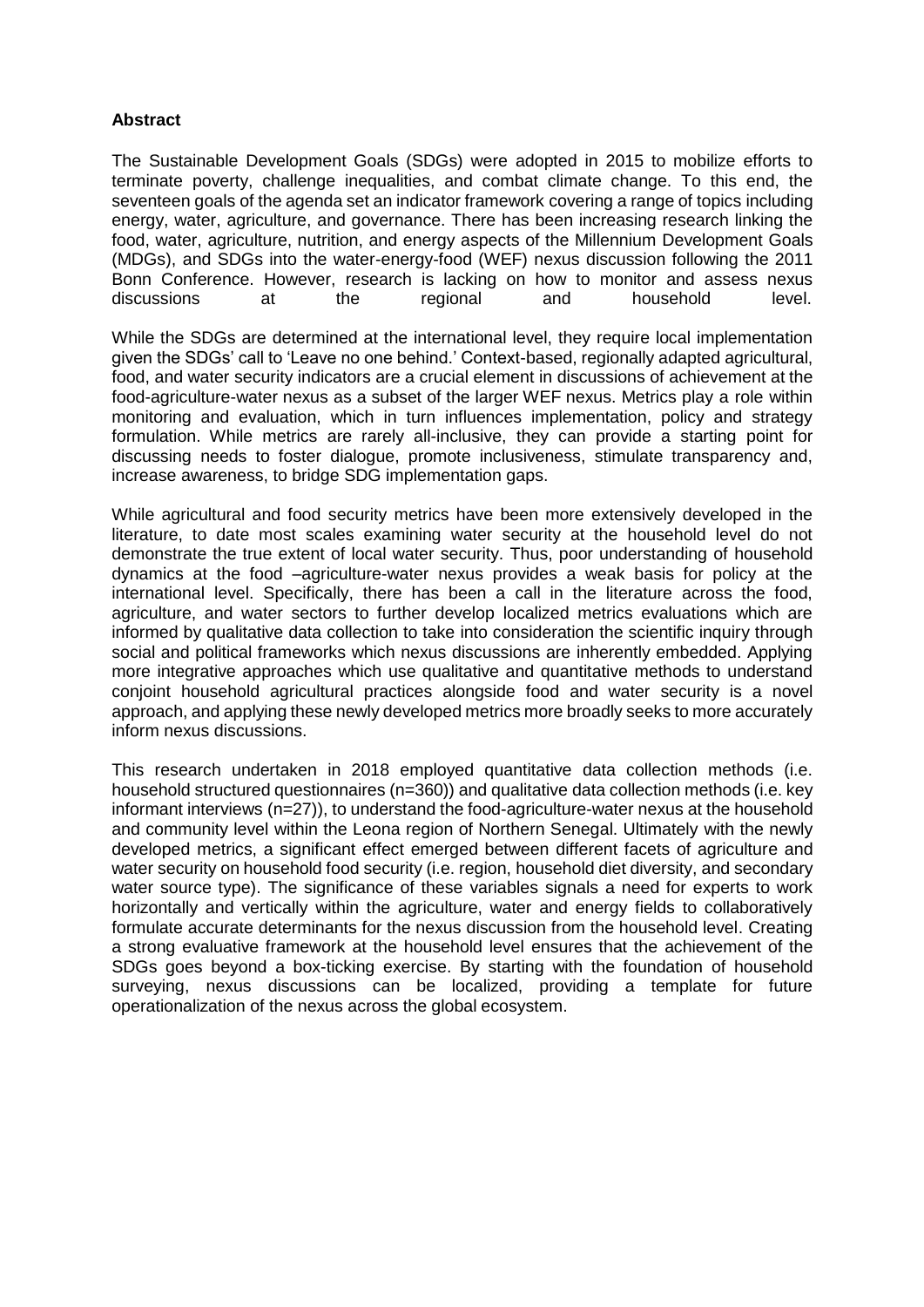### *I. Introduction*

### *i. Background*

The global population is expected to reach almost 10 billion by  $2050<sup>1</sup>$  In anticipation of the simultaneous challenges of this growth alongside climate change, it is estimated that agricultural production will need to expand  $70\%$ <sup>2</sup> Agricultural systems – including resourceefficient, resilient food systems, and value chains – must become stronger, more sustainable, and better linked to nutrition, and health.<sup>3</sup> Moreover, productive agriculture and nutritious food depend on clean and freshwater. Water is an essential component of all aspects of social, economic and environmental development, including poverty eradication, food security, and resilience to natural and human-induced disasters, while also playing a key role in climate change adaptation. The agriculture sector – particularly crops and livestock – on average accounts for 70% of all water withdrawals globally, and up to 95% in some developing countries. Further withdrawal increases for irrigation and livestock are expected to meet the growing global food demand, which is often a limiting factor for food production.<sup>4</sup>

The SDGs aspire for universal application and are thus global in nature. Yet they are also expected to be adapted to the national and local context by taking into account several factors, such as the level of development and existing national and local policies.<sup>5</sup> Household surveys provide the foundation for rigorous and transparent monitoring, given their potential to cover multiple aspects of development, to review large sample sizes accurately, and clarify effects of exclusion by demographic disaggregation. While the water-food-agriculture nexus is widely discussed in the literature at global and basin scales, mainstreaming, and evaluating the nexus with improved metrics at national and sub-national levels is not. Nevertheless, food, water, and energy system interactions are determined regionally and locally. Thus, interaction across the nexus are rarely well captured in most global frameworks for integrated assessment. <sup>6</sup>

This project seeks to explore the relationship between agriculture, food and water security to inform nexus discussions. Specifically, it highlights the role that improved metrics can have in these areas at the national and sub-national levels. The structure of this paper is four-fold. It first situates accurate metric evaluation of agriculture, food and water security from the literature. It then provides mixed-methodologies used to evaluate the food-agriculture-water nexus in Northern Senegal. Thirdly, it evaluates this nexus at the subnational level. Lastly, it provides recommendations for future research and policy to inform nexus discussions.

# *ii. Research Aim*

As developed in the previous section, this project seeks to explore the relationship between agricultural practices, food security and water security, and the role that metrics can have in these areas to inform wider nexus discussions through the lens of a case study in Northern Senegal.

<sup>&</sup>lt;sup>1</sup>"World Population Projected to Reach 9.8 Billion in 2050, and 11.2 Billion in 2100 | UN DESA Department of Economic and Social Affairs." United Nations. Accessed July 01, 2019. https:/[/www.un.org/development/desa/en/news/population/world](http://www.un.org/development/desa/en/news/population/world-)population-prospects-2017.html.

<sup>&</sup>lt;sup>2</sup>"Water in Agriculture." World Bank. Accessed July 01, 2019. https:[//www.worldbank.org/en/topic/water-in-agriculture.](http://www.worldbank.org/en/topic/water-in-agriculture)

<sup>3</sup>Fresco, Louise O. "Challenges for food system adaptation today and tomorrow." *Environmental science & policy* 12, no. 4 (2009): 378-385.

<sup>4</sup>Abraham, Mathew, and Prabhu Pingali. "Transforming smallholder agriculture to achieve the SDGs." *The role of small farms in food and nutrition security. Springer* (2017).

<sup>&</sup>lt;sup>5</sup>Biermann, Frank, Norichika Kanie, and Rakhyun E. Kim. "Global governance by goal-setting: the novel approach of the UN Sustainable Development Goals." *Current Opinion in Environmental Sustainability* 26 (2017): 26-31.

<sup>6</sup>Loring, Philip A., S. Craig Gerlach, and Henry P. Huntington. "The new environmental security: Linking food, water, and energy for integrative and diagnostic social-ecological research." *Journal of Agriculture, Food Systems, and Community Development* 3, no. 4 (2013): 55-61.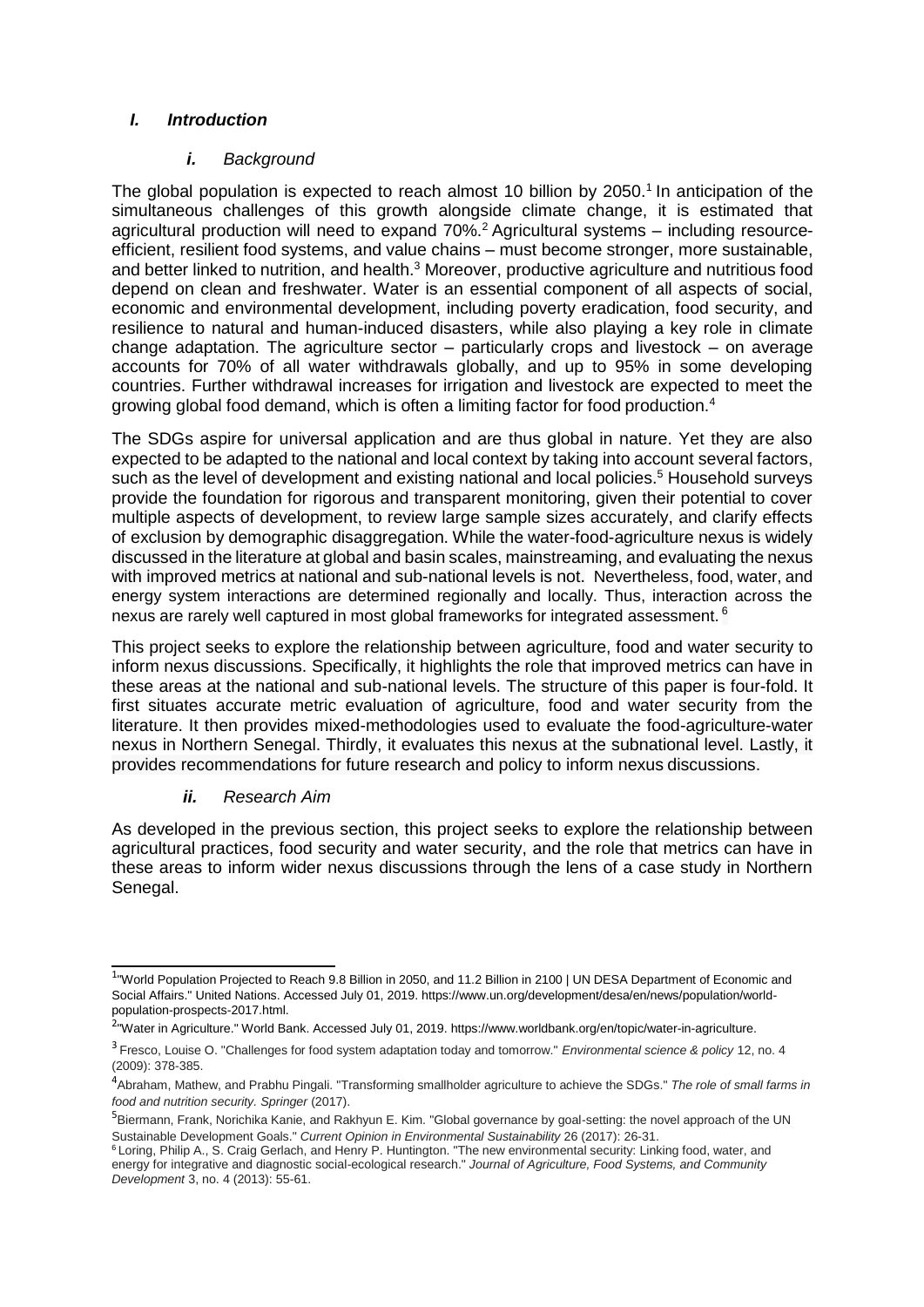# *II.* **Literature Review**

## *i. Defining Food Security*

At the 1996 World Food Summit, food security (at the individual, household, national, regional and global levels) was defined as, when "all people, at all times, have physical and economic access to sufficient, safe and nutritious food to meet their dietary needs and food preferences for an active and healthy life."<sup>7</sup> Food security is closely related to, but not synonymous with, nutrition security and optimal health outcomes.<sup>8</sup> For food security to be a reality, households need to have unrestricted access to a healthy and nutritious diet. Access to healthy diets depends on having adequate economic resources and readily available foods within the household's community.<sup>9</sup>

Food security is a necessary but insufficient condition for ensuring nutrition security,<sup>10</sup> which considers care, health, and hygiene practices in addition to food security. Nutrition security is defined as "a situation that exists when secure access to an appropriately nutritious diet is coupled with a sanitary environment, adequate health services and care, to ensure a healthy and active life for all household members."<sup>11</sup>

### *ii. Food Security Metrics*

A plethora of food security metrics currently exists and are implemented widely across a variety of scales ranging from national to individual.<sup>12</sup> The following examples represent just a fraction of those available. SDG2 (Zero Hunger) Indicator 2.1.2 recommends the utilization of the Food Insecurity Experience Scale (FIES) to measure national food insecurity over a 12 month period (see Box 1). A more appropriate and accurate instrument for sub-national (and particularly household) data collection is the Household Food Insecurity Access Scale (HFIAS), which also measures seasonal variation, since it adopts a 4-week rather than 12 month recall period.<sup>13 14</sup>

# *Box 1: SDG Target 2.1*

*"By 2030, end hunger and ensure access by all people, in particular the poor and people in vulnerable situations, including infants, to safe, nutritious and sufficient food all year round."*

- **Indicator 2.1.1:** Prevalence of undernourishment
- **Indicator 2.1.2:** Prevalence of moderate or severe food insecurity in the population, based on the Food Insecurity Experience Scale (FIES)

 $<sup>7</sup>$  FAO. Rome declaration on world food security and world food summit plan of action. Rome: FAO; 1996.</sup>

<sup>8</sup> Perez-Escamilla, R. and Segall-Correa, A.M. (2008) Food insecurity measurement and indicators. Revista de Nutriçao, 21, 15–26.

<sup>&</sup>lt;sup>9</sup> Perez-Escamilla, R. (2017) Food Security and the 2015–2030 Sustainable Development Goals: From Human to Planetary Health, Department of Social and Behavioral Sciences and Global Health Concentration, Yale School of Public Health, New Haven, CT.

 $10$  Food and Agriculture Organisation of the United Nations (2011) Towards a Food Insecurity Multidimensional Index (FIMI), available: [http://www.fao.org/fileadmin/templates/ERP/uni/FIMI.pdf.](http://www.fao.org/fileadmin/templates/ERP/uni/FIMI.pdf)

 $11$  Food and Agriculture Organisation of the United Nations. Rome declaration on world food security and world food summit plan of action. Rome: FAO; (1996).

<sup>12</sup>Jones, Andrew D., Francis M. Ngure, Gretel Pelto, and Sera L. Young. "What are we assessing when we measure food security? A compendium and review of current metrics." *Advances in Nutrition* 4, no. 5 (2013): 481-505. <sup>13</sup>*Ibid*.

<sup>14</sup>Swindale, Anne, and Paula Bilinsky. "Household dietary diversity score (HDDS) for measurement of household food access: indicator guide." *Washington, DC: Food and Nutrition Technical Assistance Project, Academy for Educational Development*  (2006).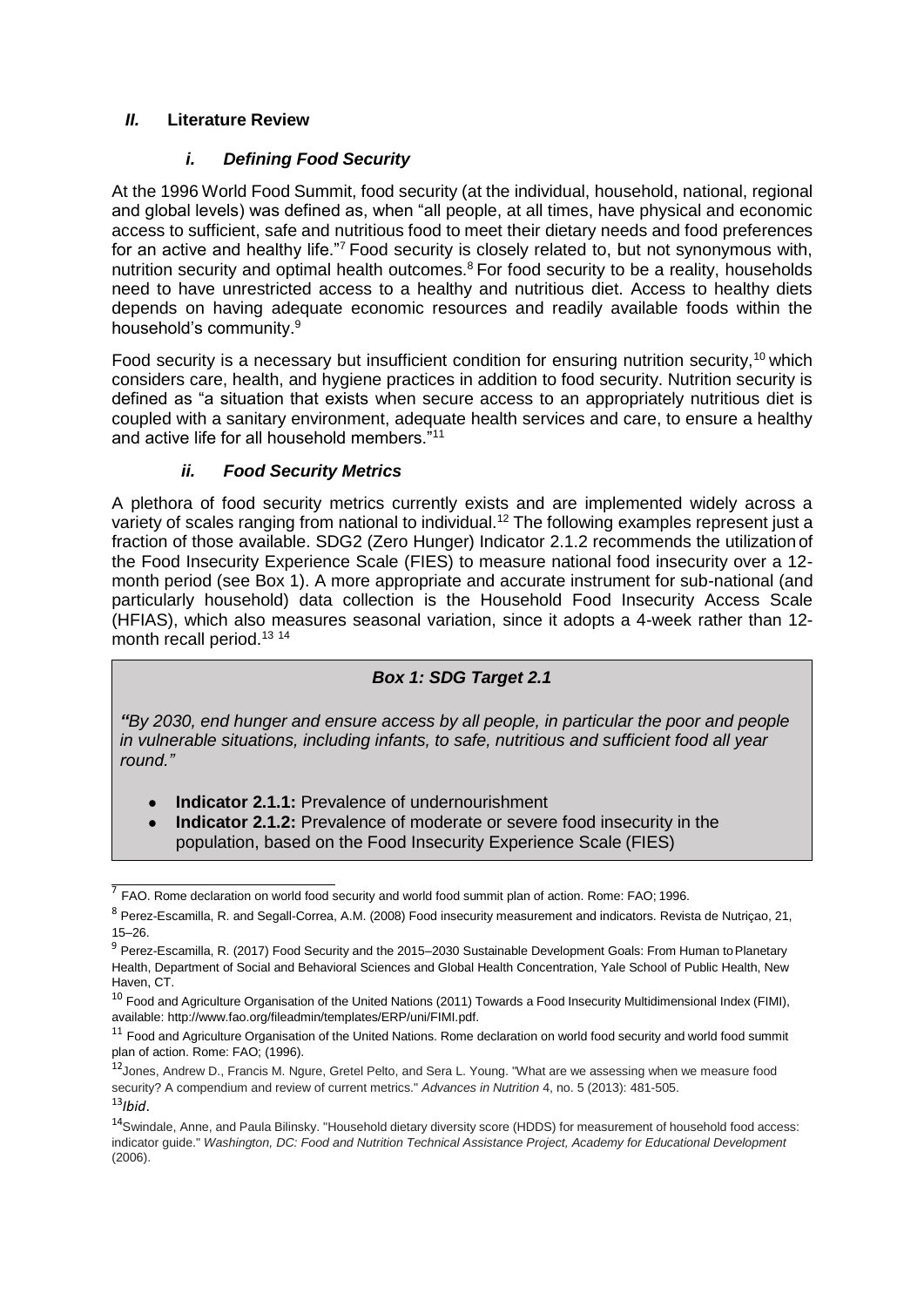Dietary diversity, meanwhile, is the number of food groups consumed over a given reference period, typically 24-hours, and is often used as a proxy for nutrition intake. The Household Dietary Diversity Score (HDDS) is a particularly useful (and easy-to-administer) tool for measuring household socio-economic access to food, and associations between diverse dietary food group consumption and nutrient quality of diets as well as child anthropometry.<sup>15</sup> The HDDS is also useful for ensuring that agricultural development, food security, and nutrition education programmes effectively lead to more nutritious diets.<sup>16</sup> The HDDS has been positively associated with household food security in some cases, and similar tools (e.g. DDS) have been developed to measure the nutritional quality of individual diets.<sup>17</sup> The HDDS does not measure dietary diversity (or nutritional quality) at the individual level, nor does it account for the quantity of a particular food group that was consumed.

# *iii. Defining Agricultural Productivity*

The definition of agricultural productivity based on outputs produced for a given set of inputs. In international development surveying, two measures of productivity are used: total factor productivity and partial factor productivity. Partial factor productivity is more commonly used, and it is composed of partial measures including land productivity, state the amount of output per unit of a particular input like land or labor.<sup>18</sup>

# *iv. Agricultural Productivity Metrics*

Core agricultural metrics in household surveying are based on FAO recommendations. They take into consideration national conditions and considerations. Thus they include but are not limited to the area of land used for agricultural purposes, the types and quantities of crops grown, along with additional measures of productivity at the household level, such as ownership of livestock or engagement in fishing. Metrics for agriculture productivity are still underdeveloped within the SDG framework, however, SDG Target 2.3 alludes to the measure.

# *Box 2: SDG Target 2.3*

*"By 2030, double the agricultural productivity and incomes of small-scale food producers, in particular women, indigenous peoples, family farmers, pastoralists and fishers, including through secure and equal access to land, other productive resources and inputs, knowledge, financial services, markets and opportunities for value addition and non-farm employment."*

**Indicator 2.3.1:** Volume of production per labour unit by classes of farming/pastoral/forestry enterprise size

# *v. Defining Water Security*

Currently, the most cited definition of water security is "the availability of an acceptable quantity and quality of water for health, livelihoods, ecosystems and production, coupled with an acceptable level of water-related risks to people, environments, and economies."<sup>19</sup> Unlike the widely accepted food security definition, this definition takes the reductionist approach to water

<sup>15</sup>Jones, Andrew D., Francis M. Ngure, Gretel Pelto, and Sera L. Young. "What are we assessing when we measure food security? A compendium and review of current metrics." *Advances in Nutrition* 4, no. 5 (2013): 481-505.

<sup>&</sup>lt;sup>16</sup> Food and Agriculture Organisation of the United Nations (2010) Nutrition assessment, available[:](http://www.fao.org/ag/agn/nutrition/assessment_en.stm)

[http://www.fao.org/ag/agn/nutrition/assessment\\_en.stm.](http://www.fao.org/ag/agn/nutrition/assessment_en.stm)

<sup>&</sup>lt;sup>17</sup> Jones, Andrew D., Francis M. Ngure, Gretel Pelto, and Sera L. Young. "What are we assessing when we measure food security? A compendium and review of current metrics." *Advances in Nutrition* 4, no. 5 (2013): 481-505.

<sup>18</sup>Zepeda, Lydia, ed. *Agricultural investment and productivity in developing countries*. No. 148. Food & Agriculture Org., 2001. <sup>19</sup> Grey, David, and Claudia W. Sadoff. "Sink or swim? Water security for growth and development." *Water policy* 9.6 (2007): 545-571.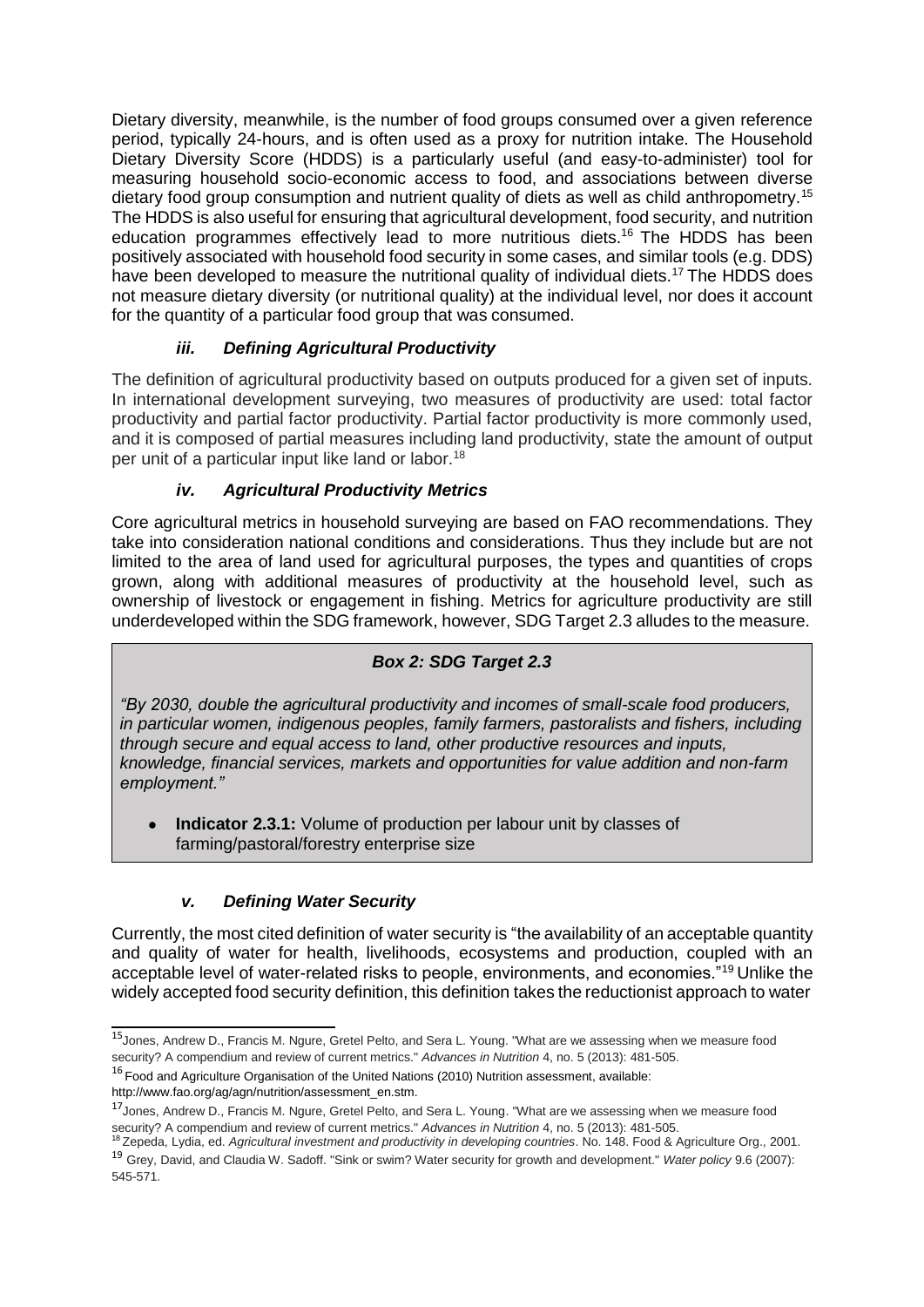security, examining security against a predetermined acceptable level of risk which water insecurity would present to a community. Policymakers generally also use this approach to water security, using quantitative risk analysis to make decisions through "science-based" decisions.<sup>20</sup>While allowing for rapid needs assessments it is likely, however, to suffer from oversimplification of the complex regional challenges which are underpinning water security.

The UN system relies on the definition of water security provided by UN-Water which states "the capacity of a population to safeguard sustainable access to adequate quantities of acceptable quality water for sustaining livelihoods, human well-being, and socio-economic development, for ensuring protection against water-borne pollution and water-related disasters, and for preserving ecosystems in a climate of peace and political stability."<sup>21</sup> This definition takes an integrated approach to water security, examining the water needs of a community more holistically, thus requiring more complex metrics.

### *vi. Water Security Metrics*

SDG 6 calls for access to water and sanitation for all.<sup>22</sup> Specifically for potable water, Target 6.1, aims to "By 2030, achieve universal and equitable access to safe and affordable drinking water for all."

# *Box 3: SDG Target 6.1*

*"By 2030, achieve universal and equitable access to safe and affordable drinking water for all"*

**Indicator 6.1.1:** Proportion of population using safely managed drinking water services

The UNICEF/WHO Joint Monitoring Program, has since elaborated on Target 6.1 (Box 2) to include the following three criteria for people using an improved water source. It should be available on premises, available when needed, and free from contamination (Although the technical determination for free from contamination has yet to be specifically addressed). However, there is consensus, that these methods can rarely capture critical dimensions of water security such as political, socio-cultural, and gendered dynamics of household water provision.<sup>23</sup>

Applying more integrative approaches which use qualitative and quantitative methods to understand household water insecurity is still a novel approach, with new methods being tested in a handful of studies previously including pilot studies with varying methodologies in Bolivia, $^{24}$ 

<sup>&</sup>lt;sup>20</sup> Zeitoun, Mark, Bruce Lankford, Tobias Krueger, Tim Forsyth, Richard Carter, Arjen Y. Hoekstra, Richard Taylor et al. "Reductionist and integrative research approaches to complex water security policy challenges." *Global Environmental Change*  39 (2016): 143-154.

<sup>21</sup> Water, U. N. "Status report on the application of integrated approaches to water resources management." *United Nations Environment Programme: Nairobi, Kenya* (2012).

<sup>&</sup>lt;sup>22</sup>Griggs, David, Mark Stafford-Smith, Owen Gaffney, Johan Rockström, Marcus C. Öhman, Priya Shyamsundar, Will Steffen, Gisbert Glaser, Norichika Kanie, and Ian Noble. "Policy: Sustainable development goals for people and planet." *Nature* 495, no. 7441 (2013): 305.

<sup>&</sup>lt;sup>23</sup>Boateng, Godfred O., Shalean M. Collins, Patrick Mbullo, Pauline Wekesa, Maricianah Onono, Torsten B. Neilands, and Sera L. Young. "A novel household water insecurity scale: Procedures and psychometric analysis among postpartum women in western Kenya." *PloS one* 13, no. 6 (2018): e0198591.

<sup>&</sup>lt;sup>24</sup> Wutich, Amber, and Kathleen Ragsdale. "Water insecurity and emotional distress: coping with supply, access, and seasonal variability of water in a Bolivian squatter settlement." *Social science & medicine* 67, no. 12 (2008): 2116-2125.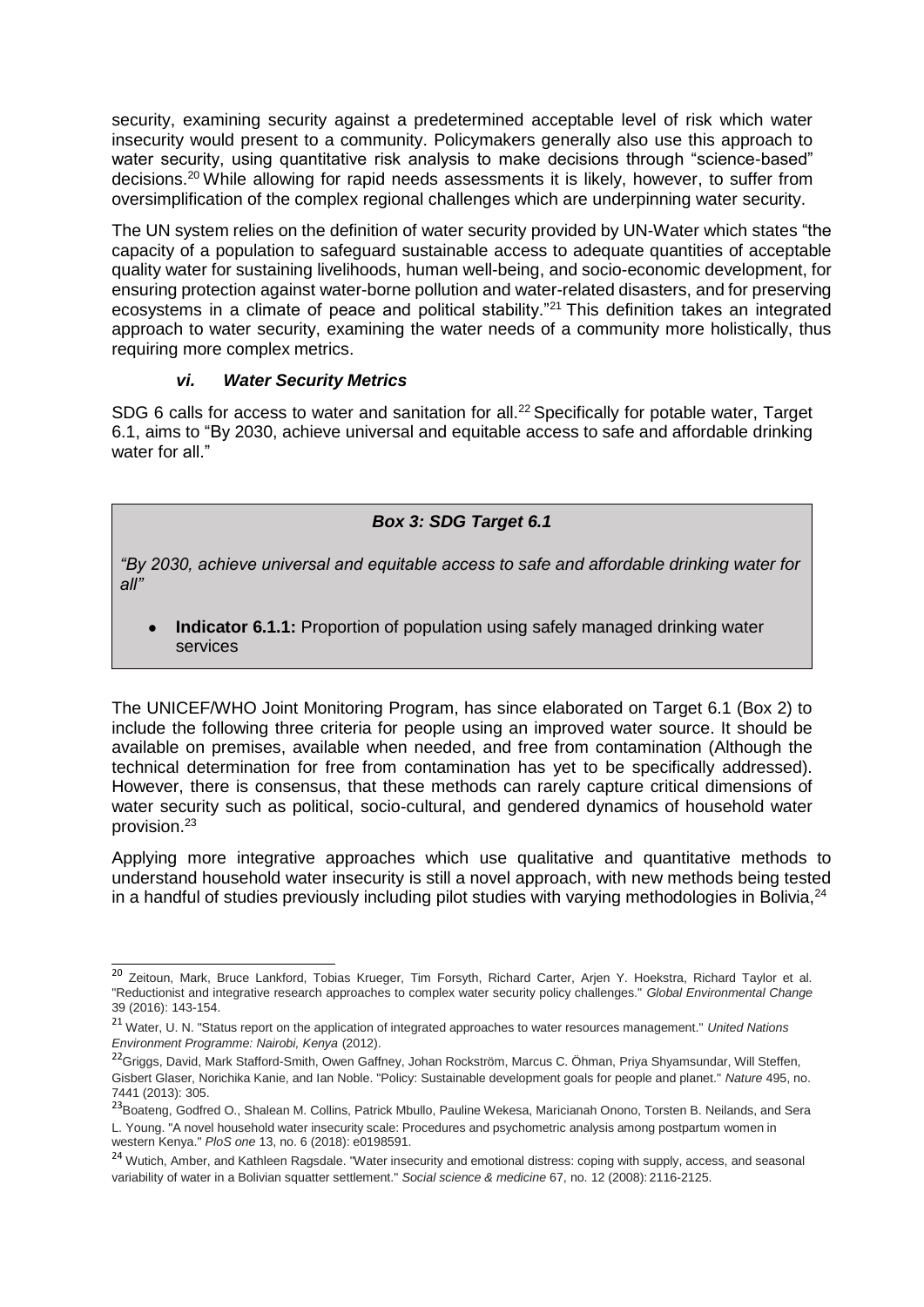and the United States.<sup>25</sup> In sub-Saharan Africa, research in assessing integrative water security has been done in Ethiopia,<sup>26</sup> and Uganda.<sup>27</sup> In Uganda, metrics developed from food insecurity scales were adapted to water systems, thus creating the Household Water Insecurity Access Scale (HWIAS) which requires monthly recall.

### *vii. Localizing Nexus Discussion with Improved Food, Agricultural, and Water Security Metrics*

While new methods examining food and water security separately have been implemented across sub-Saharan Africa, most studies investigating the nexus to date have been at the international and national scale (i.e. initiatives such as the Food Sustainability Index (FSI), $^{28}$ the Adjusted Food Sustainability Index (AFSI),<sup>29</sup> and the Sustainable Nutrition Security<sup>30</sup>). However, given the various scales and actors of the nexus, many discussions have been simply a 'paper exercise.' To date, operationalization has largely been stagnant.  $31$ 

While the nexus discussion provides strong frameworks for discussions, there is little understanding of the interactions between the different aspects at the household level. One study in Iraq analysed the nexus at the household scale. However, this study took a reductionist lens and focused largely on consumption rather than insecurity. <sup>32</sup> No published studies have yet taken place to regionally compare advanced methods for holistic household water security determination links with food security, agricultural and diet diversity in Senegal. While there is a variety of data on SDG achievement within Senegal collected across the national statistics department and various UN organizations in the food, agricultural, and water, comparing these more integrative metrics in each sector across household provides valuable insights to the nexus discussions, both for the local context and more broadly.

<sup>&</sup>lt;sup>25</sup> Jepson, Wendy. "Measuring 'no-win' waterscapes: Experience-based scales and classification approaches to assess household water security in colonias on the US–Mexico border." *Geoforum* 51 (2014): 107-120.

<sup>&</sup>lt;sup>26</sup> Hadley, Craig, and Matthew C. Freeman. "Assessing reliability, change after intervention, and performance of a water insecurity scale in rural Ethiopia." *Food Security* 8, no. 4 (2016): 855-864.

<sup>27</sup> Tsai, Alexander C., Bernard Kakuhikire, Rumbidzai Mushavi, Dagmar Vořechovská, Jessica M. Perkins, AmyQ. McDonough, and David R. Bangsberg. "Population-based study of intra-household gender differences in water insecurity: reliability and validity of a survey instrument for use in rural Uganda." *Journal of Water and Health* 14, no. 2 (2016): 280-292.

<sup>&</sup>lt;sup>28</sup>The Economist Intelligence Unit. Fixing Food: towards a More Sustainable Food System (2016)

<sup>&</sup>lt;sup>29</sup> Agovino, Massimiliano, Massimiliano Cerciello, and Andrea Gatto. "Policy efficiency in the field of food sustainability. The adjusted food agriculture and nutrition index." *Journal of environmental management* 218 (2018): 220-233.

<sup>&</sup>lt;sup>30</sup> Gustafson, David, Alona Gutman, Whitney Leet, Adam Drewnowski, Jessica Fanzo, and John Ingram. "Seven food system metrics of sustainable nutrition security." *Sustainability*8, no. 3 (2016): 196.

<sup>31</sup>Leck, Hayley, Declan Conway, Michael Bradshaw, and Judith Rees. "Tracing the water–energy–food nexus: Description, theory and practice." Geography Compass 9, no. 8 (2015): 445-460.

<sup>32</sup>Wa'el A, Hussien, Fayyaz A. Memon, and Dragan A. Savic. "An integrated model to evaluate water-energy-food nexus at a household scale." *Environmental modelling & software* 93 (2017): 366-380.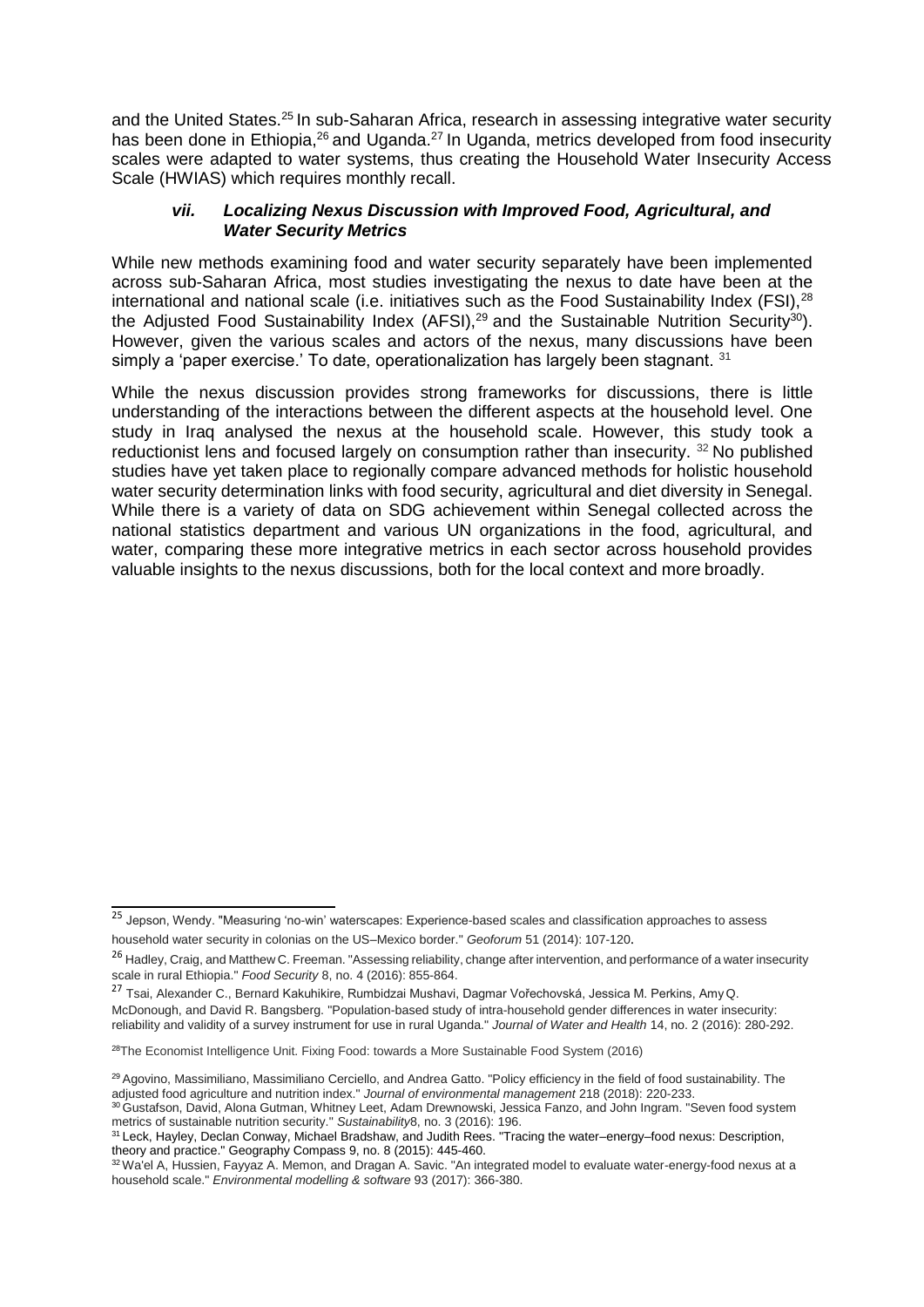#### *III.* **Methodology**

#### *i. Study Site*

The study comprises the Leona community, Senegal (16°3'26"N, 16°15'19"W; 415 km²) located in the Louga region, 190 km north-east of Dakar. The population is just over 38,000 consisting of 6 health districts, divided into 127 villages with  $3,485$  households.<sup>33</sup> The mean annual temperature ranges between 24°C and 35°C and the rainy season is from July-October.<sup>34</sup>The Leona region crosses the Niayes and the Dieri ecological zones of Senegal and most residents engage in economic activities, including agriculture, pastoralism, and fishing.<sup>35</sup>



**Figure 1: Study Region Map.** 

Targeted MDG specific intervention in Leona began in August 2007 as part of the Millennium Villages Project (MVP). Clusters were selected based on their site's high prevalence of hunger and poverty (i.e. >20% of children <5 years are underweight), their country's governmental stability and support, as well as their diverse farming systems and agro-ecology zones.<sup>36</sup> During the MVP in Potou, agriculture interventions were designed and implemented in two

33"Senegal Census Data, 2013 - Senegal Data Portal." Senegal Data Portal. Accessed May 10, 2018. <http://senegal.opendataforafrica.org/SNCD2015/senegal-census-data-2013?location=1000000-senegal&indicator=1000010->

<sup>36</sup>Nziguheba, Generose, Cheryl A. Palm, Tadesse Berhe, Glenn Denning, Ahmed Dicko, Omar Diouf, Willy Diru et al. "The African green revolution: Results from the millennium villages project." In *Advances in agronomy*, vol. 109, pp. 75-115. Academic Press, 2010.

total-population.

<sup>&</sup>lt;sup>34</sup> Trape, Jean-Francois, Evelyne Lefebvre-Zante, Fabrice Legros, Gora Ndiaye, Hilaire Bouganali, Pierre Druilhe, and Gerard Salem. "Vector density gradients and the epidemiology of urban malaria in Dakar, Senegal." *The American journal of tropical medicine and hygiene* 47, no. 2 (1992): 181-189.

<sup>35</sup> "Potou, Senegal." Millennium Villages. Accessed September 10, 2018. [http://millenniumvillages.org/the-villages/potou](http://millenniumvillages.org/the-villages/potou-)senegal/.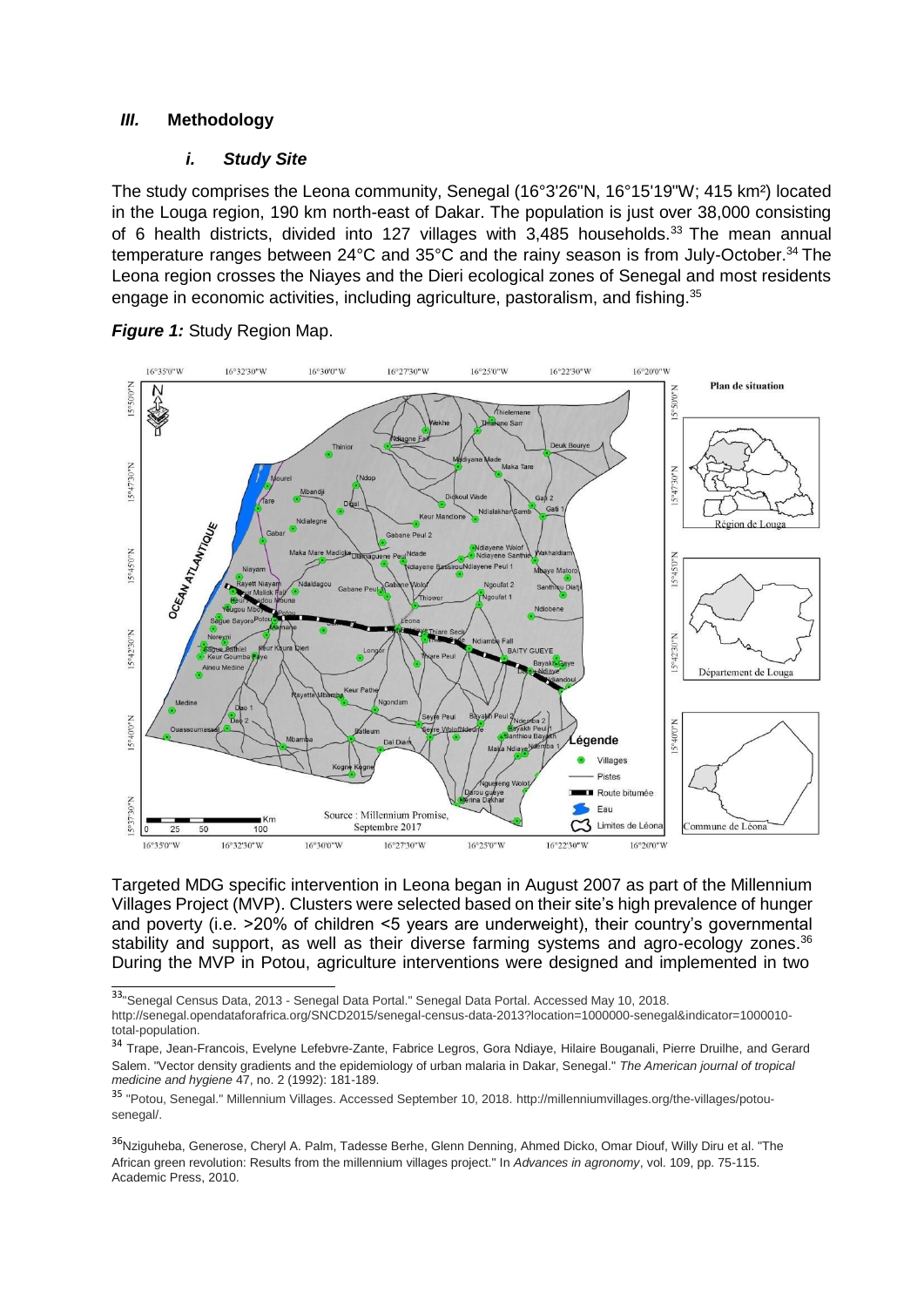phases: Phase 1 (2006-2010) intended to boost agricultural productivity and food security in addition to strengthening farmer-based organisations (i.e. cooperatives and unions, initially called 'associations') and delivering of quality extension services. Phase 2 (2011-2015) added profitability and sustainability by incubating and officially registering cooperatives as business entities (organised into two distinct unions; the Niayes and the Dieri), creating niche opportunities for private sector engagement (e.g. agro-dealers, financial institutions and buyers), and transforming food crops into cash crops to increase producers' yields and incomes. Throughout Phase 1 and Phase 2, agricultural interventions focused on improvements in irrigation, (agronomic) extension services, livestock and dairy production to achieve the intended outcomes.<sup>37</sup> Prior to intervention 29.1% of the population had access to drinking water from an improved source (i.e. protected from outside contamination). By 2015, access to improved drinking water sources in the region had reportedly reached 91%.<sup>38</sup>

### *ii. Quantitative Methods*

### *i. Sampling*

The sampling unit for this research was the household. The household was defined for the purpose of this study as a group of people that live together in a dwelling and sharedomestic resources. Slovin's formula was used to determine the sample size necessary to be representative of the designated region:

Equation 1:  

$$
n = \frac{N}{1 + (N \times e^2)}
$$

In Slovin's formula, n is the number of samples, N is the total population, and e is the selected error margin. Because selection was done at the household level, N was chosen to be the total number of households within the study region ( $n=3,485$ ).<sup>39</sup> The selected error margin was 0.05, resulting in a 95% confidence interval of the ability of the sample to represent the Leona population. The number of households representative of the region at a 95% confidence interval was given as 358.8. Thus, this number was rounded up, and the number of households to be surveyed was determined to be 360.

To avoid bias, the household selections (n=360; 95% CI; p=0.05) was then randomized in Stata 15.1 over the sampling frame of 3,485 households in the Leona region based on the latest available census data which listed village and household number. The randomization selected individual intervals between households across the 3,485 total households. This household randomization resulted in households selected in 82 villages across the region.

The survey instruments were administered by two trained male research assistants in a language chosen by respondents (French, Peuhlar, or Wolof). The questionnaire was first translated into French, and then administered in the local language (Wolof or Peuhlar) by the local research assistants. Key informants including Agriculture Specialists and WASH staff also shared their views on appropriate translation of key aspects of the questionnaire with the survey team.

<sup>&</sup>lt;sup>37</sup> Millennium Promise (2016) 2015 Millennium Promise Annual Report on the Millennium Villages Project, availabl[e:](http://www.millenniumpromise.org/sites/default/files/2017-06/MP%202015%20Annual%20Report-21-12-2016.pdf) <http://www.millenniumpromise.org/sites/default/files/2017-06/MP%202015%20Annual%20Report-21-12-2016.pdf>

<sup>38</sup> Mitchell, Shira, Andrew Gelman, Rebecca Ross, Joyce Chen, Sehrish Bari, Uyen Kim Huynh, Matthew W. Harris et al. "The Millennium Villages Project: a retrospective, observational, endline evaluation." *The Lancet Global Health* 6, no. 5 (2018): e500 e513.

<sup>39</sup> "Senegal Census Data, 2013 - Senegal Data Portal." Senegal Data Portal. Accessed May 10, 2018[.](http://senegal.opendataforafrica.org/SNCD2015/senegal-census-data-2013?location=1000000-senegal&indicator=1000010-)

[http://senegal.opendataforafrica.org/SNCD2015/senegal-census-data-2013?location=1000000-senegal&indicator=1000010](http://senegal.opendataforafrica.org/SNCD2015/senegal-census-data-2013?location=1000000-senegal&indicator=1000010-) total-population.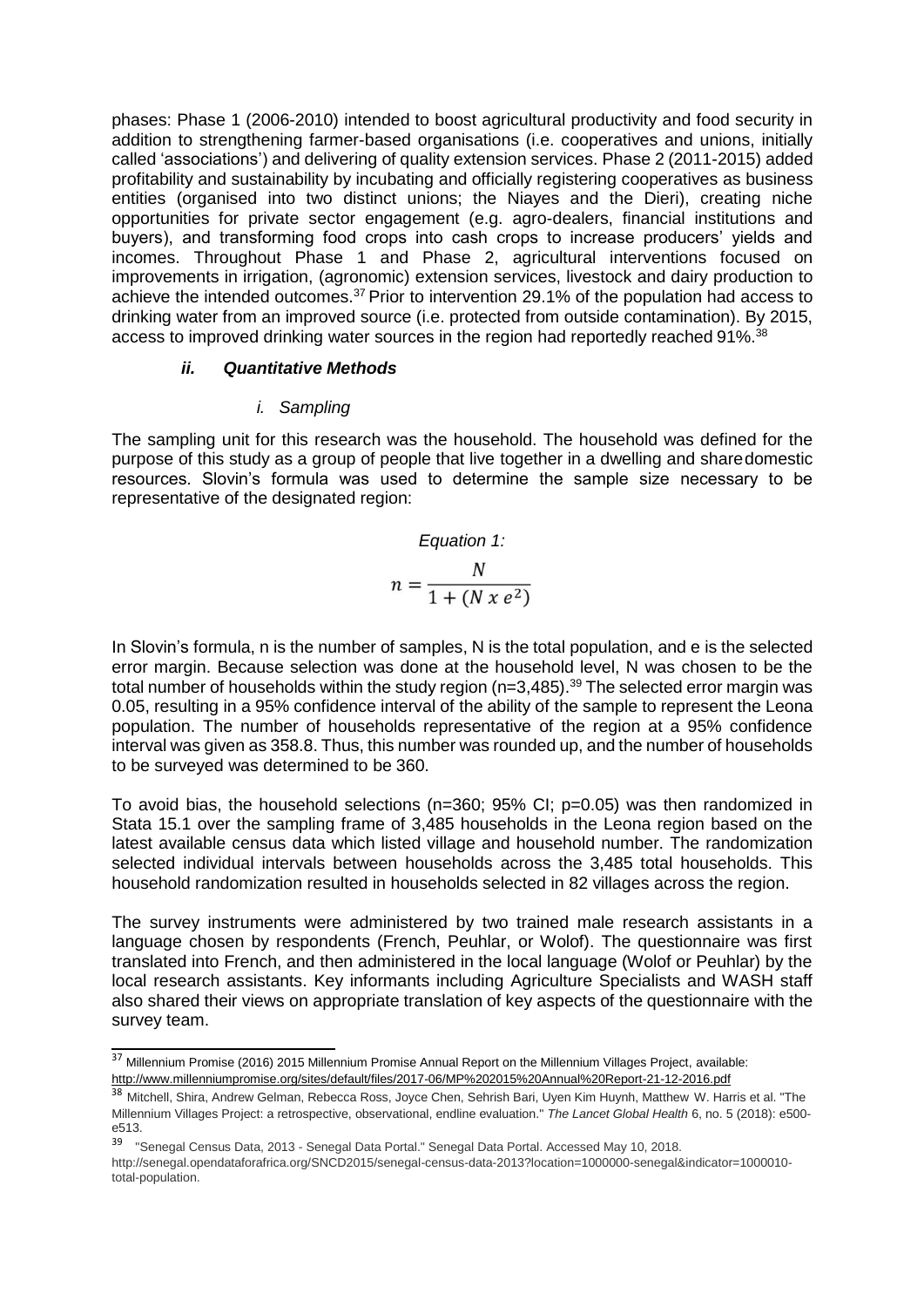## *ii. Instrument Development*

The household questionnaire assessed food insecurity, water insecurity, and agricultural involvement. Metrics used in household surveys were synthesized and adapted from a variety of household food and water insecurity scales including methods outlined by FAO/UNFPA, USAID/FANTA, WHO/UNICEF JMP, MVP previous food and water security determination, and academic literature examining household food, agricultural, and water insecurity cited in the literature review.

# *iii. Qualitative methods*

### i. Key-Informant Interviews

To inform the food security and agricultural adherence discussions, all cooperative and union leaders, as well as 2 agricultural specialists with an in-depth knowledge of the study site(and not based in the commune), were invited to participate in the key informant interviews. 8 leaders (including 4 from each subzone) and both specialists agreed. Interviews consisted of fifteen questions related to the agricultural production methods and (sustainable) farming practices. All health posts were informed about the study and 2 agreed to participate (one from each subzone). Cases of malnutrition were recorded at both health posts, according to standard protocols.<sup>40</sup>

To inform the water security discussion, key informant interviews were conducted with each of the 4 borehole managers, the Louga local water utility manager, the WASH specialist at Millennium Promise, the regional district health head, the head of each of the six health posts in the region, and the headmasters of six schools within the region.

### ii. Qualitative Analysis

Themes were coded in household observations and key informant interviews using NVivo 12 Pro software. Themes included codes such as 'short-term/long-term mechanical water utility failure,' 'failure/success of community managed system,' and 'negative health outcome' as well as 'successes,' 'challenges,' and 'opportunities' for the agricultural cooperatives and unions, 'sustainable agriculture' and 'nutrition-sensitive agriculture.' Qualitative data was used within the results narrative to support quantitative findings.

# *iv. Ethical Considerations*

This project was conducted in line with the ESRC standards for research. Ethics review and approval was obtained from the Trinity College Dublin Geography Ethics Review Board.

<sup>&</sup>lt;sup>40</sup> Mitchell, S., Gelman, A., Ross, R., Chen, J., Bari, S., Huynh, U.K., Harris, M.W., Sachs, S.E., Stuart, E.A., Feller, A., Makela S., Zaslavsky, A.M., McClellan, L. Ohemeng-Dapaah, S., Namakula, P., Palm, C.A., Sachs, J.D. (2018) The Millennium Villages Project: a retrospective, observational, endline evaluation, The Lancet.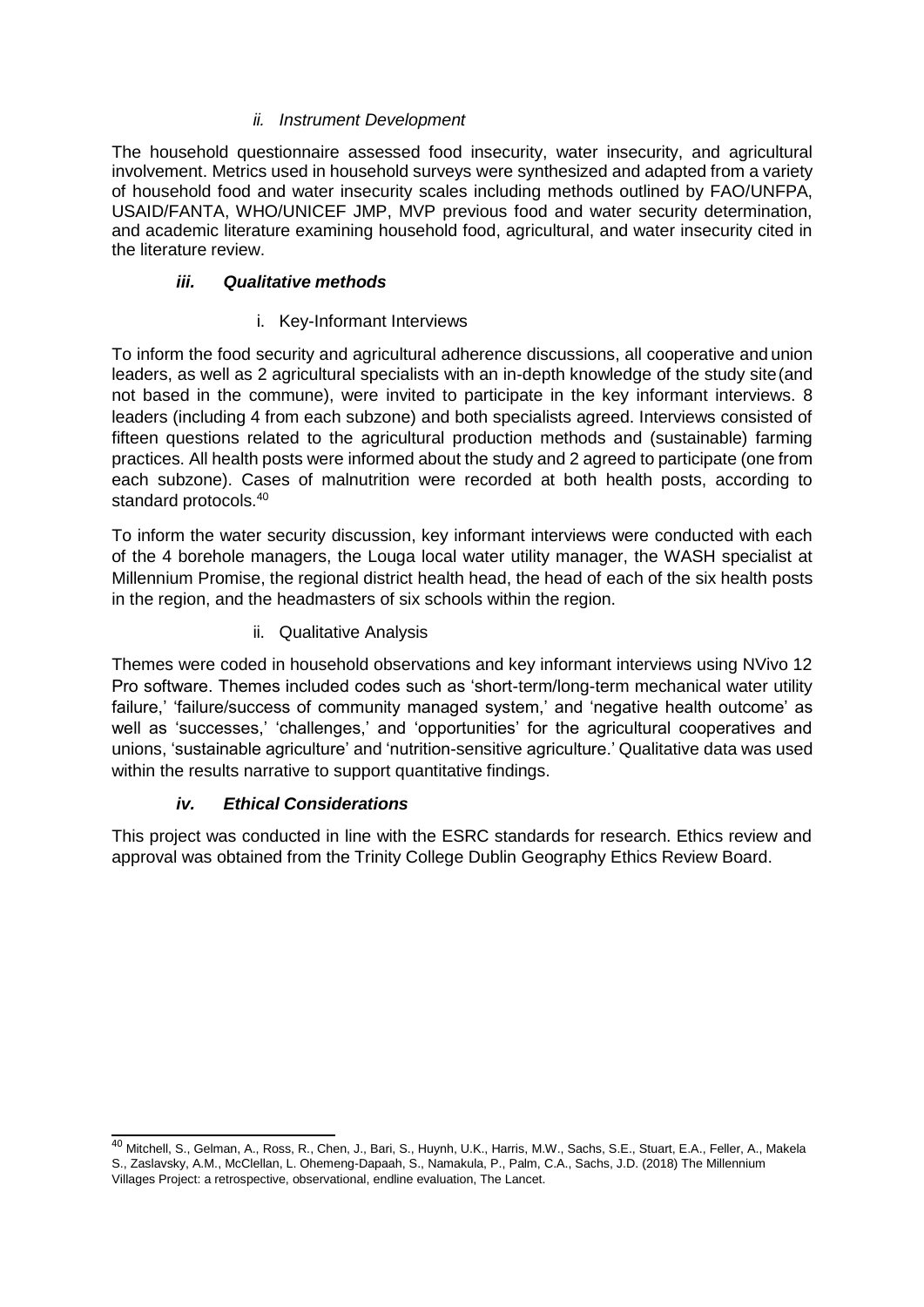#### *IV.* **Results**

### **i. Model 1: Variables affecting total HFIAS score**

A multiple linear regression model was run to see the effects of the updated variables on food security – determined by the HFIAS score. The higher the HFIAS score, the higher the household food insecurity. The dependent variable was HFIAS score, and the independent variables were agricultural (region, area, household food acquisition practice), dietary (diet diversity score), and metrics of water security (improved primary and secondary source, and yearly assessment of water security).

| Variables                             | Effect on HFIAS score       |
|---------------------------------------|-----------------------------|
| Household Diet Diversity Scale (0-12) | $-1.03894***$<br>$(-7.22)$  |
| Region (Dieri= 0 Niayes=1)            | 0.9899511*<br>(2.40)        |
| Total Farming Area (Ha)               | 0.0893716<br>(0.169)        |
| Grow Crops                            | 2.081367<br>(0.138)         |
| Sale of Crops                         | $-0.1996382$<br>$(-0.14)$   |
| Food Exchange                         | 1.962593***<br>(3.15)       |
| 1st Water Source Improved             | $-0.5865921$<br>$(-0.16)$   |
| 2nd Water Source Improved             | $-0.7327401**$<br>$(-1.71)$ |
| Not Enough Water in Past 12 Months    | 1.164039**<br>(3.75)        |
| Constant                              | 10.74043*<br>(2.55)         |
| Observations                          | 360                         |
| R-Squared                             | 0.3043                      |
| Adjusted R-Squared                    | 0.286                       |
| F-Test                                | 16.62***                    |

|  |                                        |  |  |  | <b>Table 1:</b> Regression Model of Agricultural, Dietary, and Water Metric Significance in |  |
|--|----------------------------------------|--|--|--|---------------------------------------------------------------------------------------------|--|
|  | <b>Household Food Insecurity Scale</b> |  |  |  |                                                                                             |  |

t statistics in parentheses

\*p< 0.05,\*\* p<0.01, \*\*\*p<0.001

Five variables were significant in understanding the total household food insecurity: household diet diversity, and type of secondary water source (Negative and significant) and region, interfamilial food exchange, and annual water security (Positive and significant).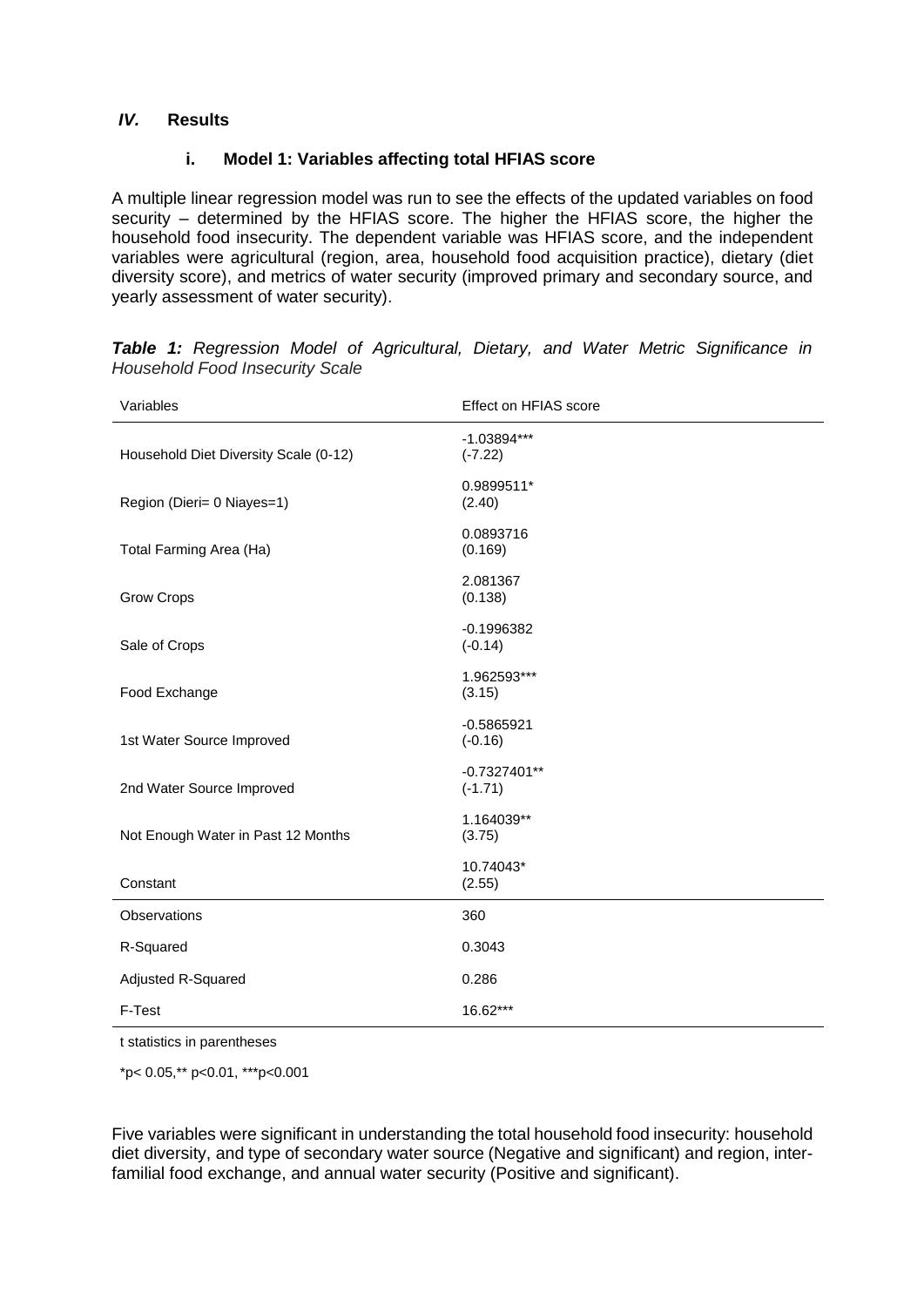The adjusted R-squared for the model one is 0.286 which means that the regression model explains 28.6% of the variability of the response data surrounding the mean. Given the "large" dataset (n=360), a t-statistic greater than 2 (or less than -2) indicates the coefficient is significant with greater than 95% confidence. The F-statistic, however, was significant (Fstat=16.62, p<0.05) thus verifying the overall significance of the regression model.

Qualitative interviews conducted also underscored the interlinked relationship between agricultural practices, food and water security in the region and the need for further development of metrics across the nexus. For example, in regard to the effects of water security on agriculture and food security, an agricultural specialist in the area noted that there were a number of challenges facing the Leona commune. Firstly, he highlighted the variability in climate as a hindering factor to agricultural productivity. Secondly, he highlighted the salinization of agricultural water sources in the Niayes region (this was triangulated with electric conductivity water quality testing of wells across both regions). He noted: "because of erosion and everything, the bottom land [i.e. Niayes] is already reducing in size, and the rainfed agriculture [i.e. Dieri] is also very affected by climate change." He concluded, noting that "There is a lot of irrigation happening, and the water may be exhausted… and in 15 years, 20 years, 30 years, I don't think that what we are doing [i.e. agriculture] is going to increase. It is going to decrease because of climate change, salinization, erosion, [and] urbanisation." A decrease in agriculture in the already food insecure area which relies on farming for subsistence and livelihoods would likelynegatively affect food and dietary diversity in the region.

# **ii. Monthly effects of Water Security on Food Security**

.

Furthermore, a monthly breakdown of food security and water security was done to analyse the relationship between the two variables, as water insecurity usually acts as a precedent for food insecurity given the agricultural need for water to raise crops.



*Figure 2:* Household incidence reporting food and water insecurity by month (2018).

There were major technical problems with two of the boreholes in the region in May and June, causing a high number of outages across the region and pressuring people to rely heavily on their secondary source of water (where the secondary source type was significant within the regression model). These problems occurred during the lean season which accounts for the end of the dry season with the lowest agricultural productivity (May-Sept) in advance of the rainy season (typically July-Sept in the evaluated region).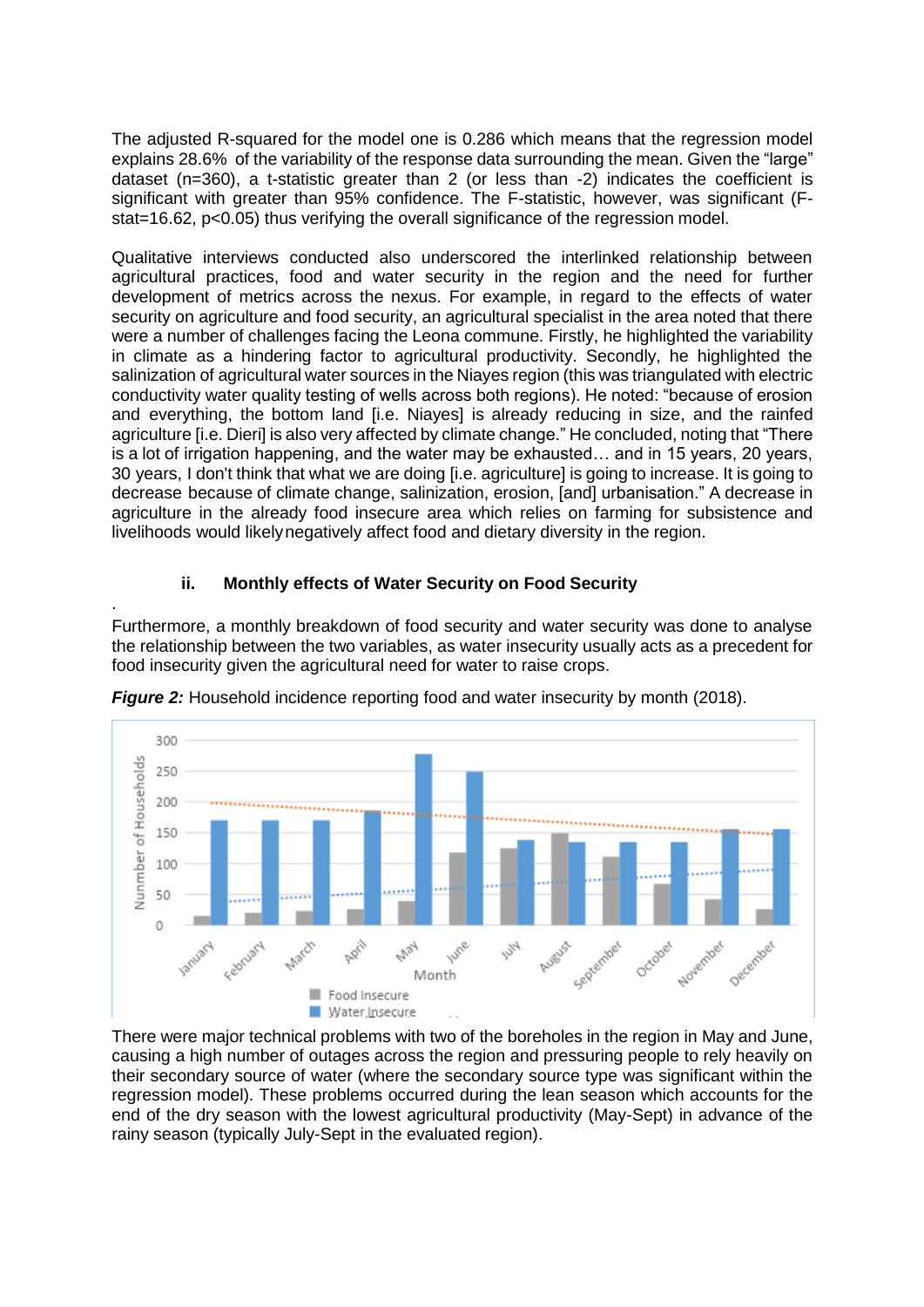## *V.* **Discussion**

### **i. Implications for Research**

Focusing on further developing the five significant metrics should be a priority for SDG implementers. The significance of these regression coefficients underscores that when examining food security specifically, household diet diversity, regional agricultural differences, varying household social food sharing practices, and a variety of water security metrics beyond improved and unimproved source should be examined to more accurately inform nexus discussions.

Condiering new potential indicators at the household level to create a strong foundation for examining security at the nexus will require harnessing specialist knowledge with each nexusdimension to critically think of how new household metrics could aid the nexus discussion. Oftentimes this discussion will require contextualization, given that many factors affecting the nexus are place-specific (i.e. agricultural zones vary by soil type, composition and rain levels). When input into heterogeneous landscape of systems and metrics, key place-based components of food, agricultural, and water security are obfuscated. Developing localized household metrics beyond SDG indicators will improve validity of scale and ensure true achievement of Agenda 2030.

Moreover, this research highlights the need to enable more granular data disaggregation including using intra-household and gender lens in future research to ensure that we "leave no one behind." This study did not disaggregate at the household level and, since all community-level key informants were men, the representation of women is limited.

The inter-temporal data trends highlight that having increased time series data on these metrics will also improve development specialist's ability to quantify the effects of long term changes in the region. Qualitative analysis from the region suggests a focus on the potential effects of climate change in the area, which can be analyzed with time-series data. Climate change and increasing water withdrawals are lowering the water table in the area, causing increased salinization in key sources. This is causing direct and indirect health impacts (i.e. poor availability or access to quality water may lead to water-borne diseases from direct consumption; and also affect agricultural practices and productivity, food security and nutrition). Frequently collected data can work to monitor seasonality and climate shocks, to determine the robustness of the nexus, and to anticipate future disturbances or changes. In collecting inter-temporal data, however, it is crucial to consider accuracy and recall time.

Increasingly, researchers should also consider the use of secondary data coupled with household surveying to improve metrics at the nexus. Recent technological advancements (i.e. satellite imagery, remote sensor monitoring, ICT, and citizen science techniques) are changing the data landscape and creating innovative options for collecting data needed for measurement of outcomes. Coupling big data technologies with household monitoring allows the nexus discussion to be further operationalized across scales.

# **ii. Implications for Policy**

A cornerstone to achieving the SDGs will be building an accurate indicator framework, coupled with new and effective ways of collecting data, monitoring targets and measuring progress, to ultimately build accountability. Improved indicators and metrics pave the road for supporting evidence-based policy-making.

Localizing not only metric determinations, but policy nexus discussions from the international level to the national and sub-national level is critical to increasing accuracy as local governments have different tools to adapt policy to their regions. This localization allows for national officials and development programmers to ensure that the "leave no one behind" policy priority is achieved by developing needs assessments, and monitoring strategies.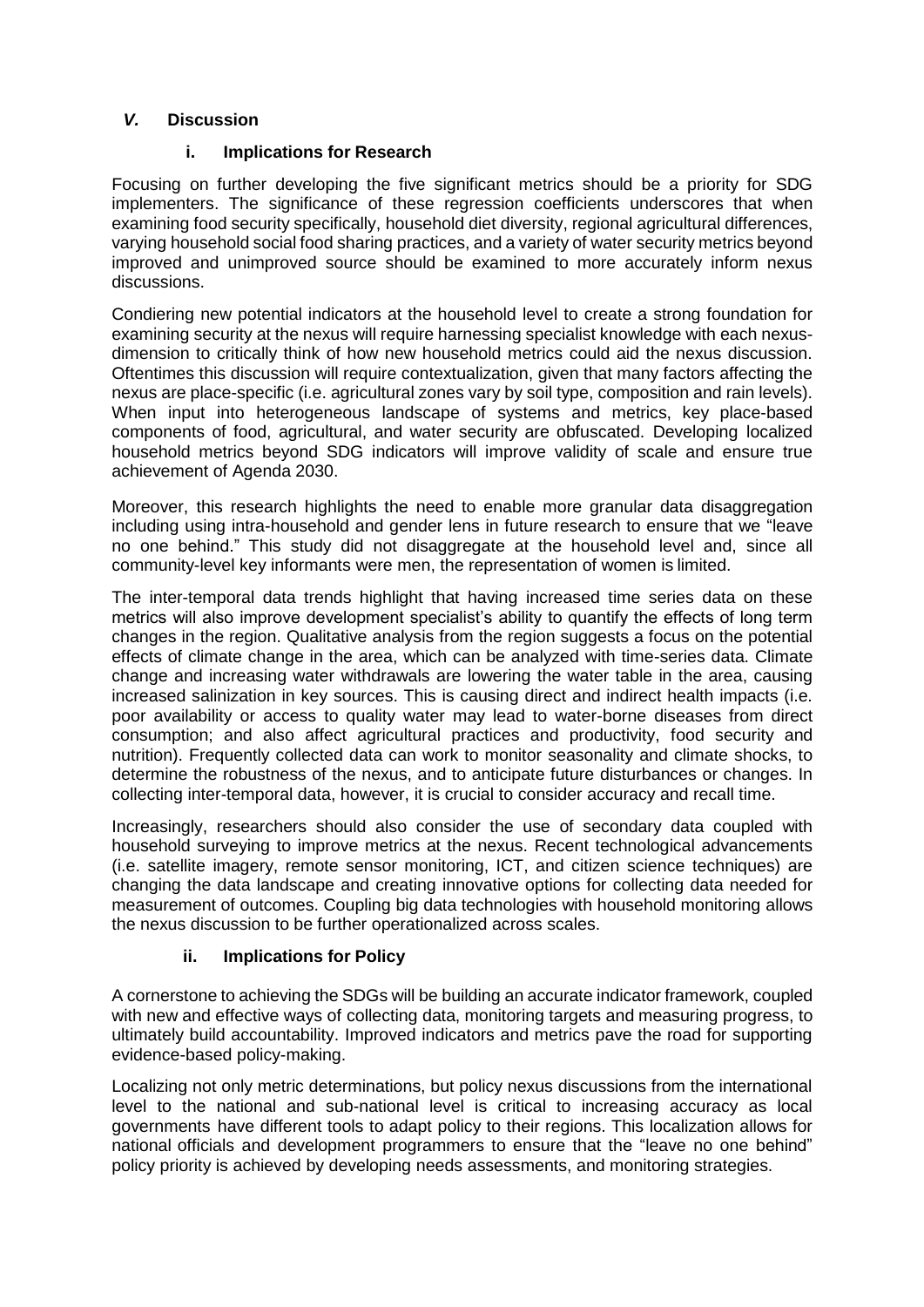Engaging in horizontal inclusion to this end by pairing together national statistics agencies with ministries of health, agriculture, water and economic and social affairs to examine opportunities, priorities, and trade-offs across the nexus would benefit effective data collection. Given the multifaceted nature of nexus discussion, including relevant stakeholders at the table will improve cohesion. National authorities will also have some necessary contextual knowledge to inform local implementation, and national nexus knowledge to prompt donors to engage in more targeted projects at the nexus. This discussion at the national level can help reduce duplicate costs, and streamline programming.

Beyond horizontal inclusion mechanisms within government, it is key to horizontally engage across sectors. While the national statistical office is the main actor in generating data, national statistical offices receive metric inputs from potential data contributors such local and regional governments, academia, civil society and private companies. Ultimately, the national statistical office seeks to coordinate and manage data inputs from various actors to ensure data quality, and comparability, before reporting internationally.

Furthermore, funding research and technologies for improved metrics across the nexus using vertical inclusion methodology is crucial for effective policy. Due to limited, and inconsistent data, particularly in least developed countries, significant investment will be needed to improve the data landscape, both in terms of collection and collation. There are many opportunities for investment beyond traditional data channels, to open data platforms and technologies given higher productivity and cost-efficiency of many new data tools. Furthermore, promoting open data could aid in supporting newly developed effective metrics that can be shared across regional peer-learning platforms to further engage in food-agriculture-water nexus discussions.

Ultimately, the goal is to develop better understandings of the linked social and ecological dynamics of at the nexus, to ensure that SDG achievement is not a box-ticking exercise, but a valiant effort to improve agriculture, food and water security for individuals. By starting with the basic building blocks of household surveying, nexus discussions can be localized, and work can move beyond academic discussions to operationalizing the nexus in practice.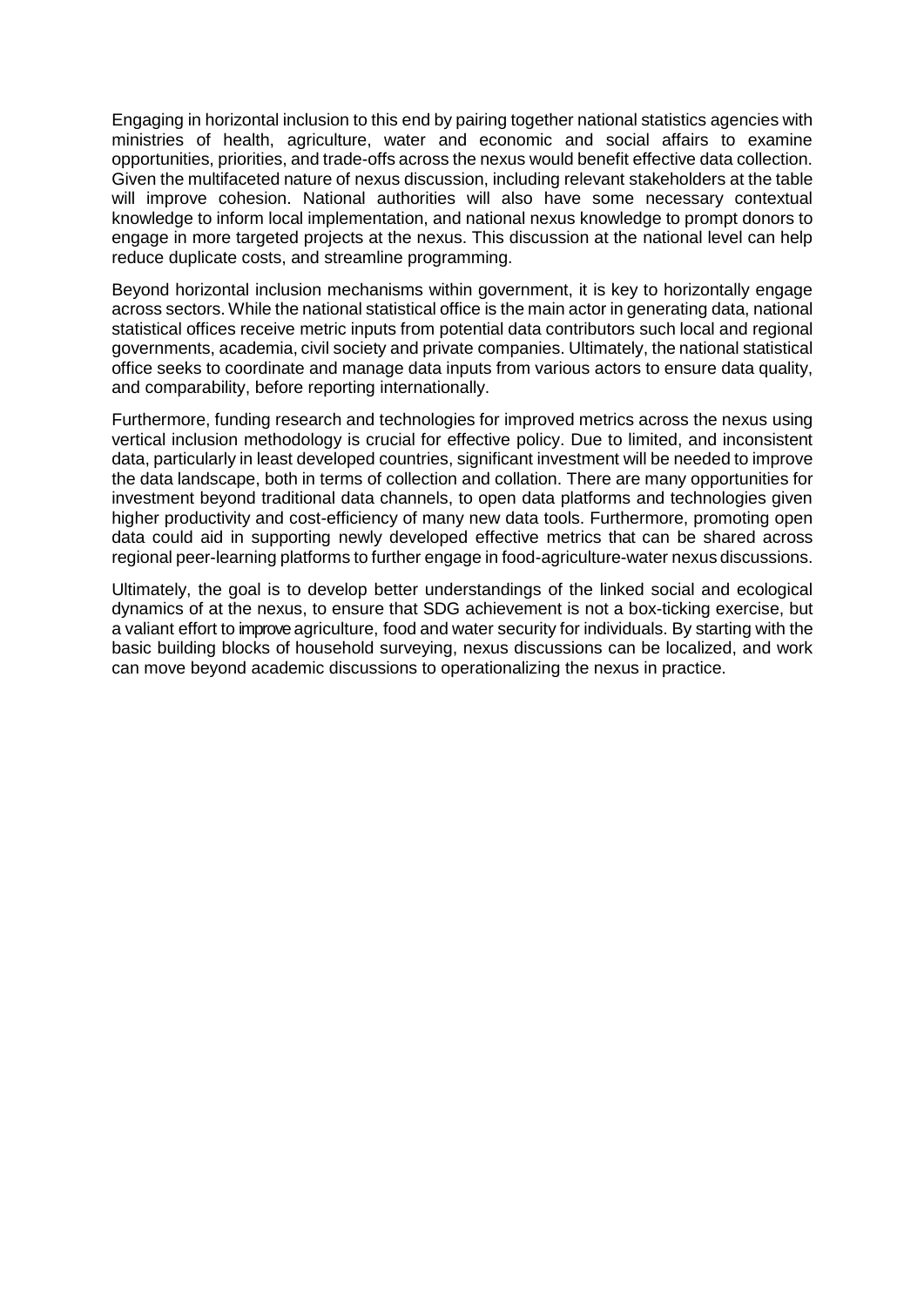#### **Works Cited**

- Abraham, Mathew, and Prabhu Pingali. "Transforming smallholder agriculture to achieve the SDGs." The role of small farms in food and nutrition security. Springer (2017).
- Alaofè, H., Burney, J., Naylor, R., Taren, D., 2016. Solar-powered drip irrigation impacts on crops production diversity and dietary diversity in Northern Benin. Food Nutr. Bull. 37, 164–175. [http://dx.doi.org/10.1177/0379572116639710.](http://dx.doi.org/10.1177/0379572116639710)
- Agovino, Massimiliano, Massimiliano Cerciello, and Andrea Gatto. "Policy efficiency in the field of food sustainability. The adjusted food agriculture and nutrition index." *Journal of environmental management* 218 (2018): 220-233.
- Biermann, Frank, Norichika Kanie, and Rakhyun E. Kim. "Global governance by goal-setting: the novel approach of the UN Sustainable Development Goals." *Current Opinion in Environmental Sustainability* 26 (2017): 26-31.
- Boateng, Godfred O., Shalean M. Collins, Patrick Mbullo, Pauline Wekesa, Maricianah Onono, Torsten B. Neilands, and Sera L. Young. "A novel household water insecurity scale: Procedures and psychometric analysis among postpartum women in western Kenya." *PloS one* 13, no. 6 (2018): e0198591.
- Food and Agriculture Organisation of the United Nations. Rome declaration on world food security and world food summit plan of action. Rome: FAO; (1996).
- Food and Agriculture Organisation of the United Nations Nutrition assessment, available: [http://www.fao.org/ag/agn/nutrition/assessment\\_en.stm.](http://www.fao.org/ag/agn/nutrition/assessment_en.stm) (2010)
- Food and Agriculture Organisation of the United Nations Towards a Food Insecurity Multidimensional Index (FIMI), available: [http://www.fao.org/fileadmin/templates/ERP/uni/FIMI.pdf.](http://www.fao.org/fileadmin/templates/ERP/uni/FIMI.pdf) (2011)
- Fresco, Louise O. "Challenges for food system adaptation today and tomorrow." *Environmental science & policy* 12, no. 4 (2009): 378-385.
- Grey, David, and Claudia W. Sadoff. "Sink or swim? Water security for growth and development." *Water policy* 9.6 (2007): 545-571.
- Griggs, David, Mark Stafford-Smith, Owen Gaffney, Johan Rockström, Marcus C. Öhman, Priya Shyamsundar, Will Steffen, Gisbert Glaser, Norichika Kanie, and Ian Noble. "Policy: Sustainable development goals for people and planet." *Nature* 495, no. 7441 (2013): 305.
- Gustafson, David, Alona Gutman, Whitney Leet, Adam Drewnowski, Jessica Fanzo, and Ingram. "Seven food system metrics of sustainable nutrition security." *Sustainability*8, no. 3 (2016): 196.
- Hadley, Craig, and Matthew C. Freeman. "Assessing reliability, change after intervention, and performance of a water insecurity scale in rural Ethiopia." *Food Security* 8, no. 4 (2016): 855-864.

Jepson, Wendy. "Measuring 'no-win' waterscapes: Experience-based scales and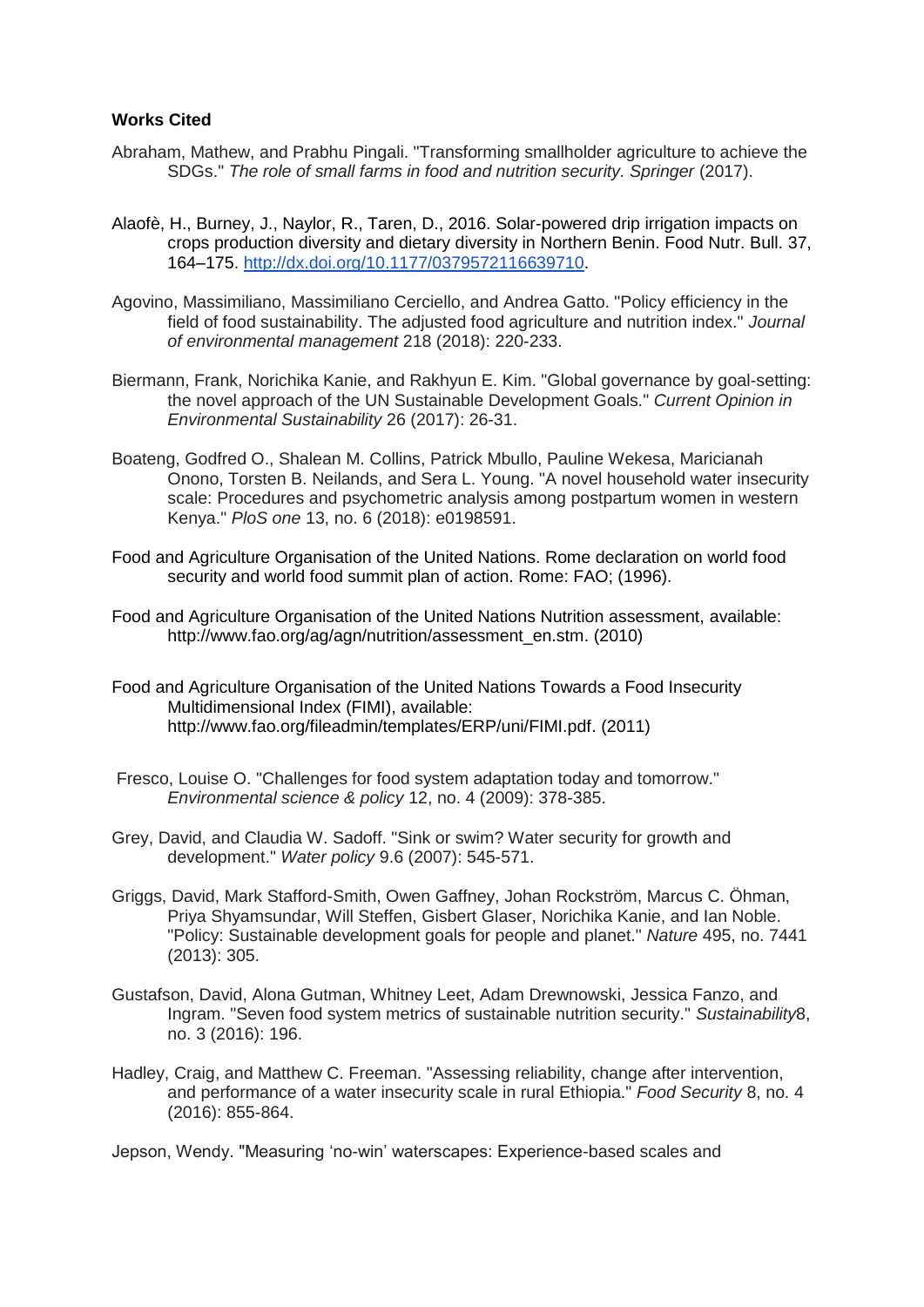classification approaches to assess household water security in colonias on the US– Mexico border." *Geoforum* 51 (2014): 107-120.

- Jones, Andrew D., Francis M. Ngure, Gretel Pelto, and Sera L. Young. "What are we assessing when we measure food security? A compendium and review of current metrics." *Advances in Nutrition* 4, no. 5 (2013): 481-505.
- Leck, Hayley, Declan Conway, Michael Bradshaw, and Judith Rees. "Tracing the water–energy–food nexus: Description, theory and practice." Geography Compass 9, no. 8 (2015): 445-460.
- Loring, Philip A., S. Craig Gerlach, and Henry P. Huntington. "The new environmental security: Linking food, water, and energy for integrative and diagnostic socialecological research." *Journal of Agriculture, Food Systems, and Community Development* 3, no. 4 (2013): 55-61.
- Millennium Promise (2016) 2015 Millennium Promise Annual Report on the Millennium Villages Project, available: [http://www.millenniumpromise.org/sites/default/files/2017-](http://www.millenniumpromise.org/sites/default/files/2017-06/MP%202015%20Annual%20Report-21-12-2016.pdf) [06/MP%202015%20Annual%20Report-21-12-2016.pdf](http://www.millenniumpromise.org/sites/default/files/2017-06/MP%202015%20Annual%20Report-21-12-2016.pdf)
- Mitchell, Shira, Andrew Gelman, Rebecca Ross, Joyce Chen, Sehrish Bari, Uyen Kim Huynh, Matthew W. Harris et al. "The Millennium Villages Project: a retrospective, observational, endline evaluation." *The Lancet Global Health* 6, no. 5 (2018): e500 e513.
- Nziguheba, Generose, Cheryl A. Palm, Tadesse Berhe, Glenn Denning, Ahmed Dicko, Omar

Diouf, Willy Diru et al. "The African green revolution: Results from the millennium villages project." In *Advances in agronomy*, vol. 109, pp. 75-115. Academic Press, 2010.

- Olney, D.K., Bliznashka, L., Pedehombga, A., Dillon, A., Ruel, M.T., Heckert, J., 2016. A 2-year integrated agriculture and nutrition program targeted to mothers of young children in Burkina Faso reduces underweight among mothers and increases their empowerment: a cluster-randomized controlled trial. J. Nutr. 146, 1109–111[7.](http://dx.doi.org/10.3945/jn.115.224261) [http://dx.doi.org/10.3945/jn.115.224261.](http://dx.doi.org/10.3945/jn.115.224261)
- Perez-Escamilla, R. (2017) Food Security and the 2015–2030 Sustainable Development Goals: From Human to Planetary Health, Department of Social and Behavioral Sciences and Global Health Concentration, Yale School of Public Health, New Haven, CT.
- Perez-Escamilla, R. and Segall-Correa, A.M. (2008) Food insecurity measurement and indicators. Revista de Nutriçao, 21, 15–26.
- "Potou, Senegal." Millennium Villages. Accessed September 10, 2018. http://millenniumvillages.org/the-villages/potou-senegal/.
- "Senegal Census Data, 2013 Senegal Data Portal." Senegal Data Portal. Accessed May 10, 2018.<http://senegal.opendataforafrica.org/SNCD2015/senegal-census-data->2013?location=1000000-senegal&indicator=1000010-total-population.

Swindale, Anne, and Paula Bilinsky. "Household dietary diversity score (HDDS) for